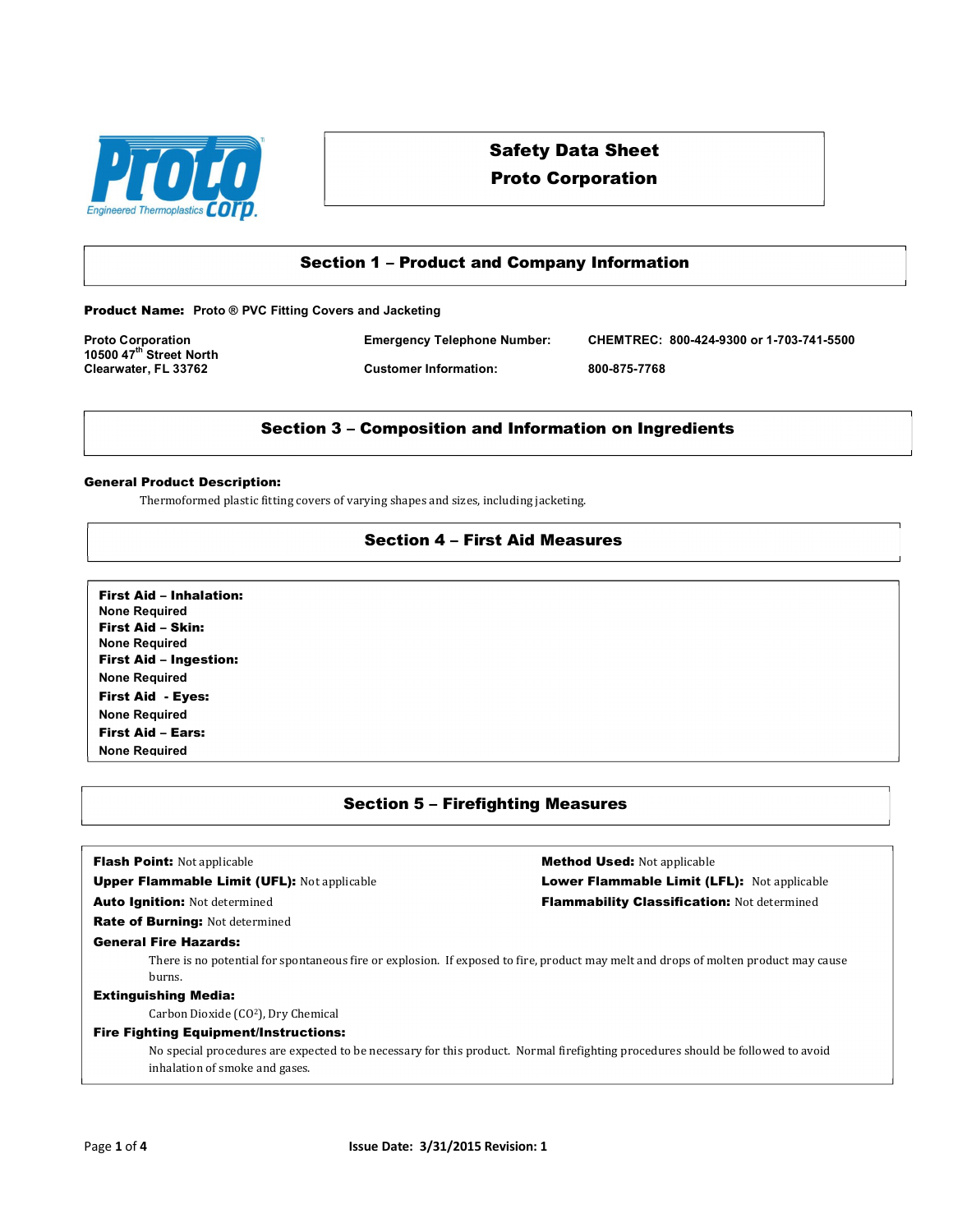## Section 6 – Accidental Release Measures

#### Clean-Up Procedures

Vacuum up dusts.

## Section 7 – Handling and Storage

#### Handling Procedure

Handle in accordance with good industrial hygiene and safety practices.

### Storage Procedures

Warehouse storage should be in accordance with packaging directions. Material should be kept dry and in original packaging.

## Section 8 – Exposure Controls and Personal Protective Equipment

#### A: Component Exposure Limits:

This material has no components listed.

#### B: Personal Protective Equipment:

- **i. Personal Protective Equipment: Eyes and Face** None required **Personal Protective Equipment: Ears**
	- None required
- **ii. Personal Protective Equipment: Skin** None required
- **iii. Personal Protective Equipment: Respiratory** None required
- **iv. Ventilation:**  None required
- **v. Personal Protective Equipment: General** None required

## Section 9 – Physical/Chemical Properties

### Appearance: Thermoformed plastic fitting covers of varying colors shapes and sizes, including jacketing.

Odor: No Odor **Physical State:** Solid **pH: Not determined pH: Not determined** Vapor Pressure: Not determined Vapor Density: Not determined **Boiling Point:** Not determined and Melting Point Not determined Melting Point Not determined Solubility (H<sub>2</sub>O): Nil Specific Gravity: Variable Specific Gravity: Variable **Percent Volatile:** 0 **VOC:** Not determined

**Freezing Point:** Not applicable **Evaporation Rate:** Not applicable **Evaporation Rate:** Not applicable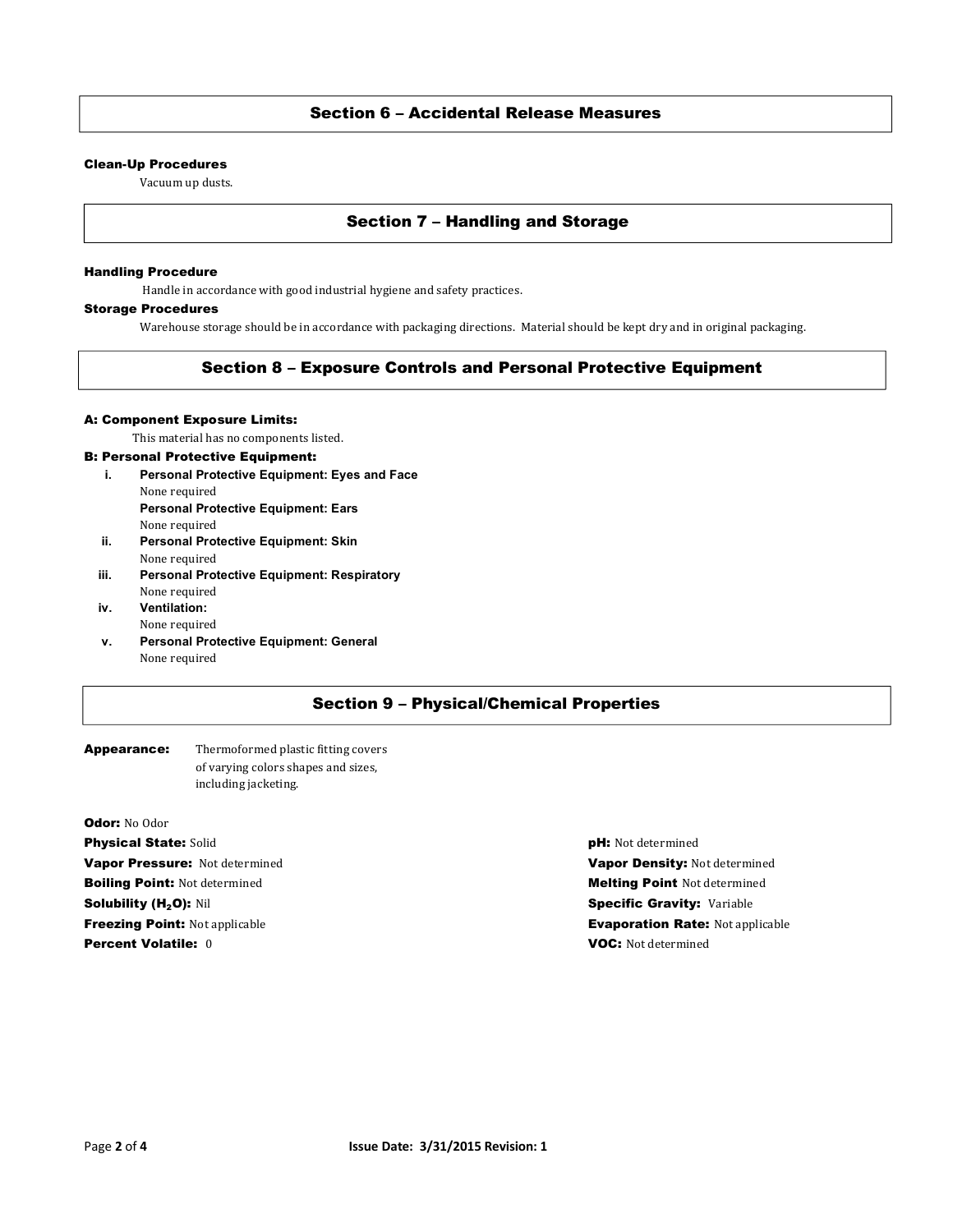## Section 10 – Stability and Reactivity Information

#### **Stability**

These products are not reactive.

## Hazardous Decomposition

This product will not decompose at temperatures > 300°C. May form carbon dioxide and carbon monoxide.

#### Hazardous Polymerization

Will not occur.

## Section 11 – Toxicological Information

#### Acute Toxicity

#### A. General Product Information

If dust evolves from this product during use, it may cause temporary mechanical irritation or scratchiness of the throat and/or itching of the eyes and skin.

B. Component Analysis

This material has no components listed.

## Section 12 – Ecological Information

#### **Ecotoxicity**

- A. General Product Information No data available for this product.
- B. Component Analysis Ecotoxicity Aquatic Toxicity This material has no components listed.

### Section 13 – Disposal Considerations

#### US EPA Waste Number and Description

#### A. General Product Information

This product is not expected to be a hazardous waste when it is disposed of according to the U.S Environmental Protection Agency (EPA) under Resource Conservation and Recovery (RCRA) regulations. Product characterization after use is recommended to ensure proper disposal under Federal and/or State requirements.

### B. Component Waste Numbers

This material has no component listed.

#### Disposal Instructions

Dispose of waste material according to Local, State, Federal, and Provincial Environmental Regulations.

## Section 14– Transport Information

#### International Transport Regulations

These products are not classified as dangerous goods according to international transport regulations.